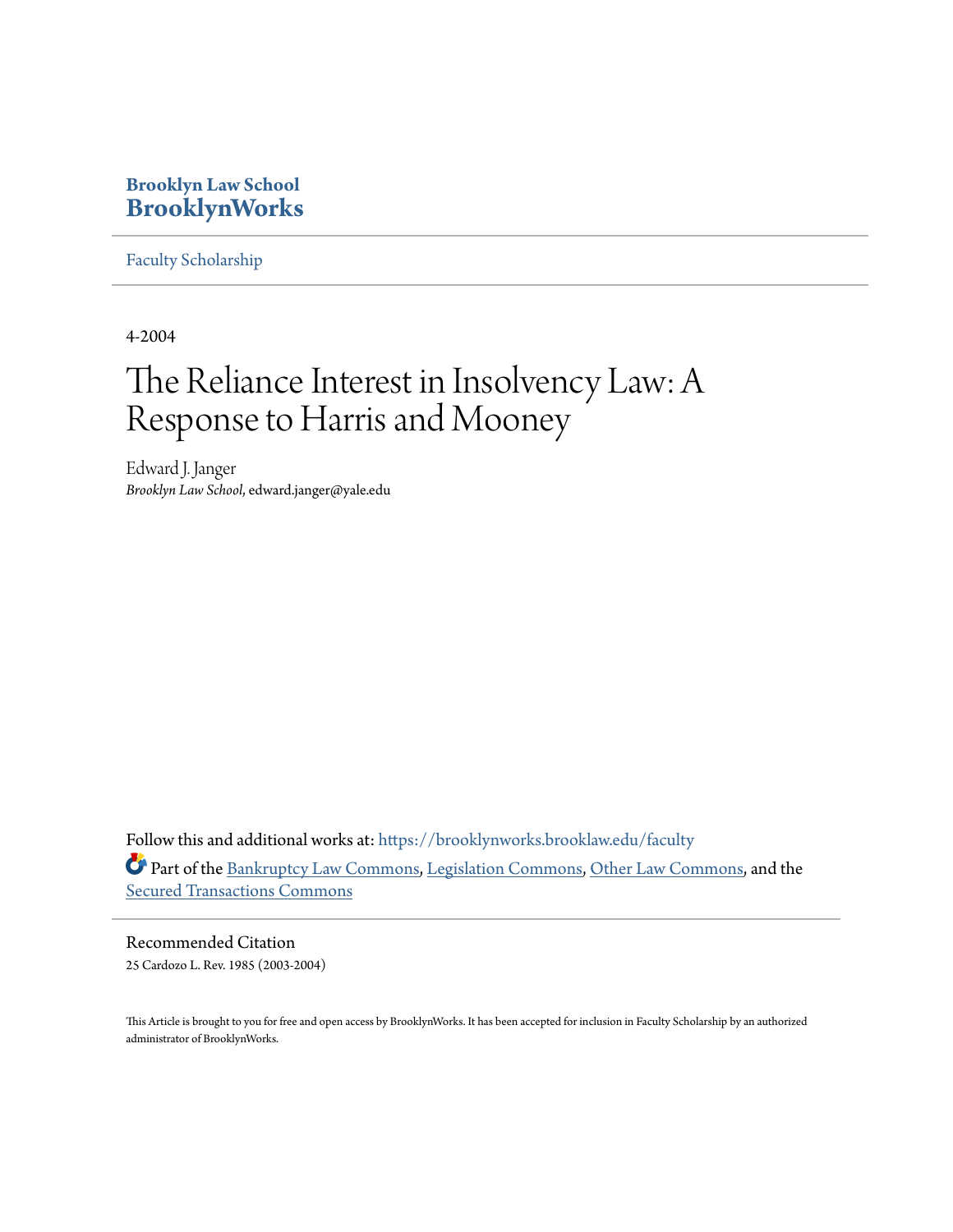## THE **RELIANCE INTEREST IN INSOLVENCY** LAW: **A RESPONSE** TO HARRIS **AND** MOONEY

### *Edward J. Janger\**

In their provocative contribution to this Symposium,<sup>1</sup> Steve Harris and Chuck Mooney launch a full frontal assault on proposed section **103** of the Employee Abuse Prevention Act of 2002 ("Durbin-Delahunt").<sup>2</sup> That provision would amend section  $544(a)$  of the Bankruptcy Code<sup>3</sup> to elevate the Trustee in Bankruptcy ("TIB" or "trustee") from a mere

**I** Steven L. Harris & Charles W. Mooney, Jr., *The Unfortunate Life and Merciful Death of* the Avoidance Powers under Section **103** of the Durbin-Delahunt Bill: What Were They *Thinking?,* **25** CARDOZO L. REV. **1829** (2004). Note, this response was initially drafted in response to Harris and Mooney's oral presentation at the Cardozo Law Review Symposium. As the footnotes show, they had the benefit of this response as they drafted the final version of their article.

2 Employee Abuse Prevention Act of 2002 (also known as the Durbin-Delahunt bill), **S. 2798,** H.R. **5221,** 107th Cong. § **103,** *available* at http:/thomas.loc.gov/home/cl07query .html. Section **103** provides as follows:

(a) Trustee as lien creditor. Section 544(a) of title **11,** United States Code, is amended-

(1) by inserting ", the debtor," after "knowledge of the trustee";

(2) by inserting **",** property of the estate," after "property of the debtor";

(3) in paragraph (2), by striking "or" at the end;

(4) in paragraph (3), **by** striking the period at the end and inserting "; or"; and

(5) by adding at the end the following:

"(4) a good faith purchaser of property that-

"(A) gave value for such property as of the time of the commencement of the case;

"(B) gave such value in reliance on incorrect information contained in any public registry of security interests or liens; and

"(C) either-

"(i) took possession of the property, whether or not such creditor actually could take possession of the property; or

"(ii) satisfied any applicable non-bankruptcy law such that no creditor on a simple contract could have obtained a prior judicial lien on such property whether or not such a creditor exists."

(b) Preferences. Section 547(e)(l)(B) of title 11, United States Code, is amended by striking "creditor on a simple contract cannot acquire a judicial lien" and inserting "good faith purchaser for value of such fixture or property that reasonably relied on available information cannot acquire an interest".

*Id.*

**3** 11 **U.S.C.** § 544(a) (2000).

<sup>\*</sup> Professor of Law, Brooklyn Law School. Thank you to Dana Brakman-Reiser, Neil Cohen, David Reiss, Spencer Weber Waller and Elizabeth Warren for comments on an earlier draft. Thank you also to Dean Joan Wexler, and the Dean's Research Fund for generous financial support. Mistakes are, of course, mine alone.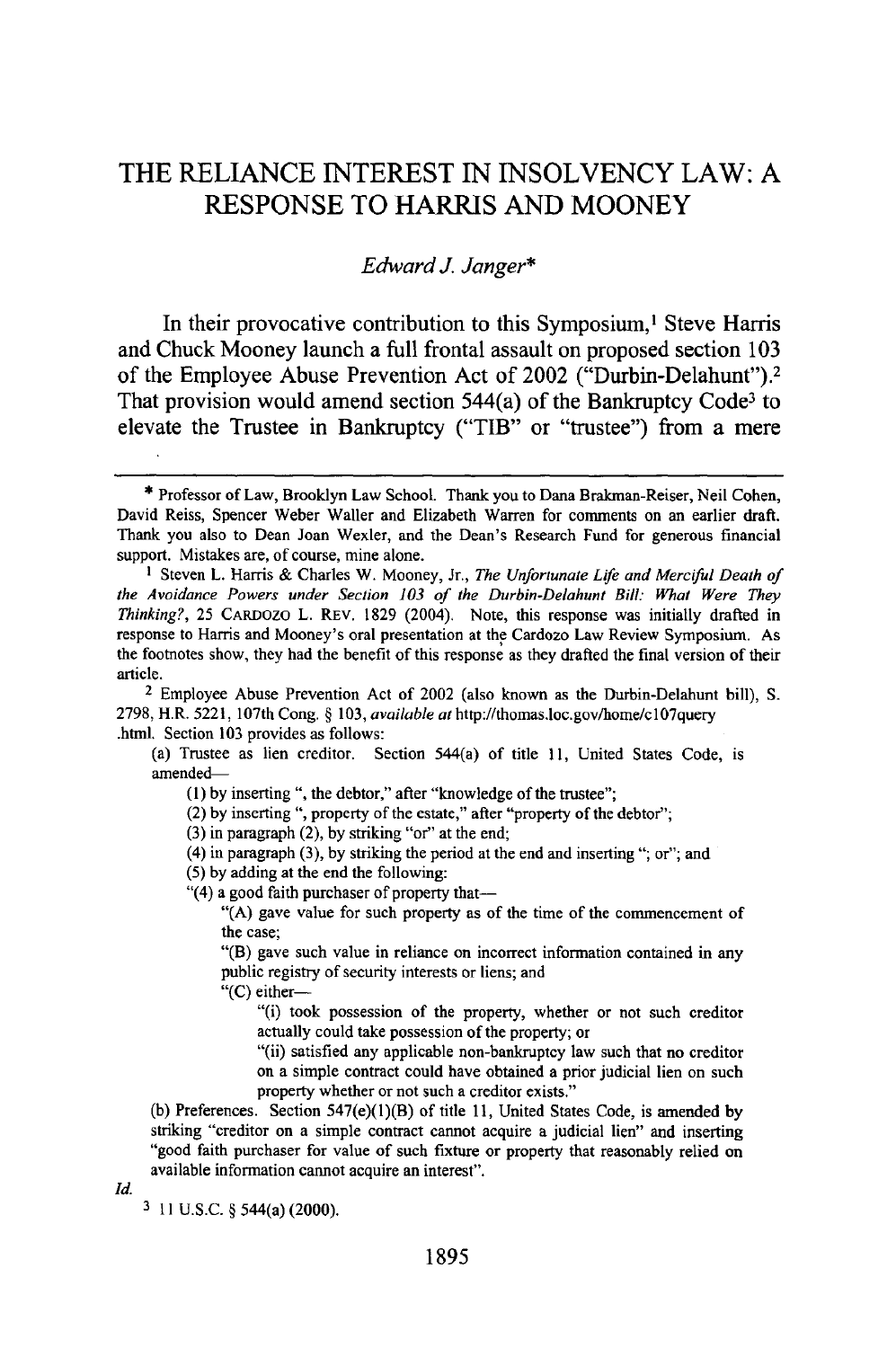"lien creditor" with regard to personal property, to that of a "good faith purchaser for value."

Curiously, at the time of this Symposium, section **103** was politically dead.4 An assault on a corpse seems redundant, indeed perverse, and hence this response would be doubly perverse but for the fact that proposed section **103,** with whatever flaws (real or imagined) responded to a very real, very live, concern about Revised Article **9.** Under Revised Article **9,** a secured creditor, who, prior to lending, checked the filing system and reasonably relied on a financing statement that contained incorrect information about the debtor's address, and/or the debtor's status as a corporation, and/or the debtor's jurisdiction of organization, would be protected.<sup>5</sup> An unsecured creditor who similarly relied would not.<sup>6</sup> Such discrimination did not exist under old Article **9,7** and it should be eliminated.

**By** contrast, as Harris and Mooney make clear in their essay, the drafters of Revised Article 9 did not-and do not-think that this discrimination is harmful, because they do not believe that such a reliance interest exists.8 In this brief essay, **I** seek **(1)** to show how Revised Article **9** undercuts the unsecured creditors' ability to rely on the Article **9** filing system; (2) to demonstrate that such a reliance interest exists and is non-trivial, both in terms of honoring creditor expectations *ex post,* and creating appropriate systemic incentives *ex ante;* and **(3)** to suggest a solution that addresses the legitimate concern of secured creditors about the burden on filers, without undercutting creditor reliance.

**5** Revised U.C.C. § 9-338 (2000).

*6* **Id.**

<sup>4</sup> It still is. *See, e.g., ABIRoundtable Discussion: Remember When-Recollections of a Time when Aggressive Accounting, Special Purpose Vehicles, Asset Light Companies and Executive Stock Options Were Positive Attributes, I* I AM. BANKR. INST. L. REV. 1, 14 (2003) ("Durbin-Delahunt... really went nowhere beyond the proposal stage .... Senator Durbin was [not] in any way prepared for the breadth and strength of the opposition to it from all quarters ... .") (statement of attorney Philip **S.** Corwin).

*<sup>7</sup>* See U.C.C. § 9-402(8) (1998) ("A financing statement substantially complying with the requirements of this section is effective even though it contains minor errors which are not seriously misleading.").

<sup>8</sup> Harris and Mooney concede that this discrimination exists. They simply deem it "trivial." *See* Harris & Mooney, *supra* note **1.** I agree that my concern is not earthshaking. However, neither would the cost of fixing section 9-338 be all that great. Rather than respond to this real concern, Harris and Mooney feign an inability to understand what section 103 sought to do, and hypothesize numerous hypothetical rationales, *id,* which they then treat as straw men, subjecting them to sequential reductions to the absurd. *See id.* I don't know what section 103 sought to do either, but I do know what's wrong with section 9-338, and contend that the point is neither "incoherent" nor "trivial." As such, I seek to show what a well-drafted statute along the lines of section 103 might seek to achieve.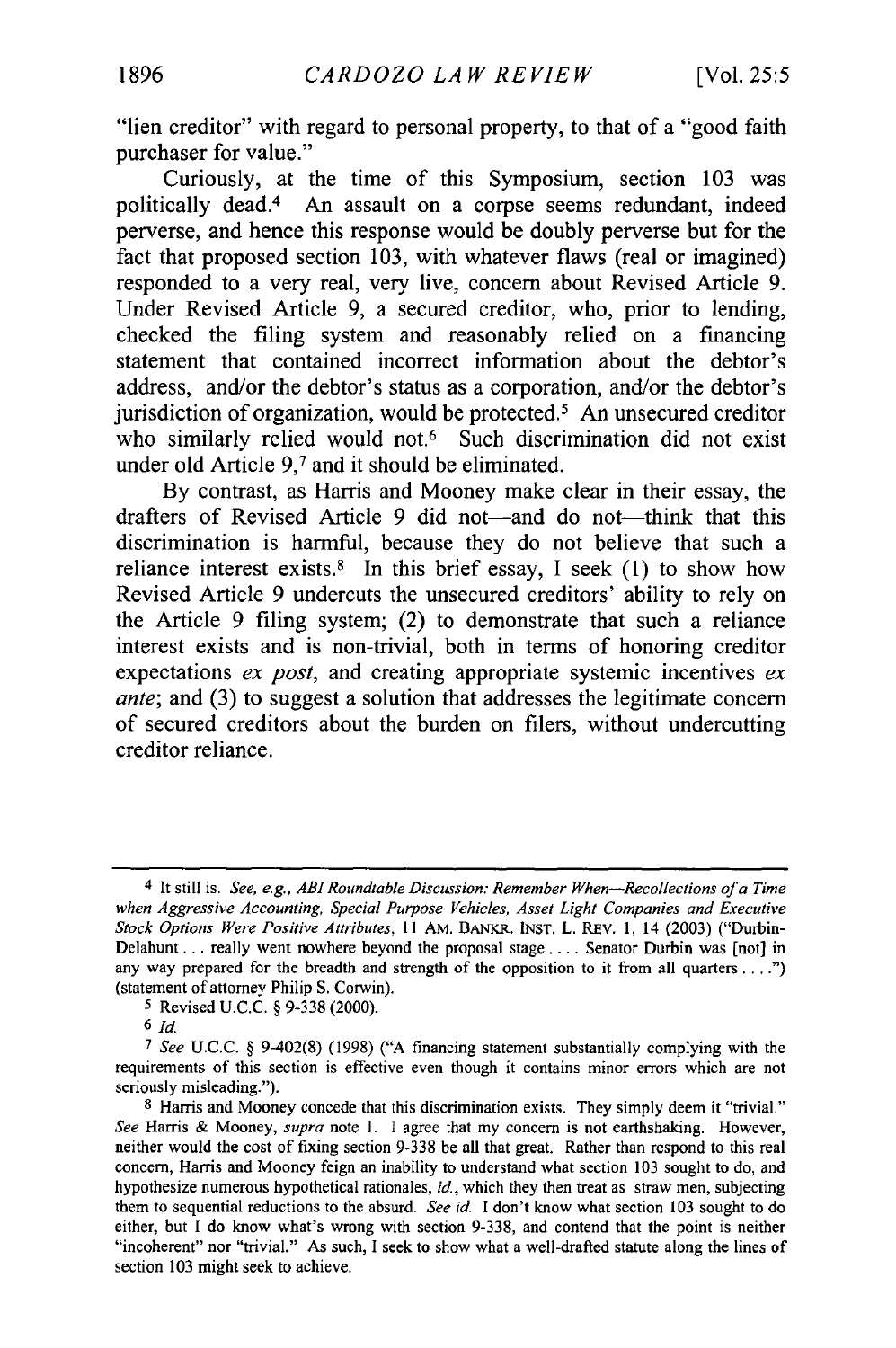**1.**

My concern can best be understood in historical context. Under former Article 9, a secured creditor who sought to perfect a security interest by filing was required to file a financing statement that contained certain information designed to put potential creditors on notice of its interest in the debtor's property. $9$  The required items were (1) the name and address of the debtor; (2) the name and address of the secured party; and  $(3)$  a description of the collateral.<sup>10</sup> Incorrect information did not fulfill the notice function, and Article 9-402 required that the financing statement *not* contain errors that were "seriously misleading." $11$ 

The consequence of filing a seriously misleading financing statement was straightforward. The financing statement was " $[$ in]sufficient"<sup>12</sup> and " $[$ in]effective."<sup>13</sup> The creditor's security interest was "unperfected," and would lose a priority battle with (1) a perfected secured creditor; (2) a lien creditor; and hence (3) the bankruptcy trustee (who holds the status of a "hypothetical lien creditor").<sup>14</sup> If one wanted the benefits of a property interest that beat third parties, one had to jump through the hoops.

Invalidation of a misleading financing statement benefited all consensual creditors who relied directly or indirectly on the Article 9 filing system-perfected secured creditors, lien creditors, *and* the bankruptcy trustee. Subsequent secured creditors and the bankruptcy trustee received the same treatment in priority battles with a prior inaccurate filer.<sup>15</sup> Even non-consensual creditors benefited, though they

*Id*

<sup>14</sup>Id. *§* 9-301.

**<sup>9</sup>** U.C.C. § 9402(1). Former section 9402(1) provided:

A financing statement is sufficient if it gives the names of the debtor and the secured party, is signed by the debtor, gives an address of the secured party from which information concerning the security interest may be obtained, gives a mailing address of the debtor and contains a statement indicating the types, or describing the items, of collateral.

**<sup>10</sup>**Former section 9402(1) also required the signature of the debtor. *Id.* Revised Article 9 does away with that requirement, and replaces it with the requirement of authorization in an authenticated record. Revised U.C.C. § 9-509.

**<sup>11</sup>** U.C.C. § 9-402(8).

<sup>12</sup>*Id. §* 9-402(1).

**<sup>13</sup>**Id. *§* 9-402(8).

**<sup>15</sup>**Id. *§* 9-402(8). Indeed, this equality has roots in the history of secured credit, and its interrelationship with the law of fraudulent conveyances. Historically, in the absence of a statute which provided a mechanism for giving notice, non-possessory property interests in personal property were viewed as frauds against unsecured creditors. Only with the advent of various personal property security acts in the nineteenth century, and the passage of Article 9 in the middle of the twentieth century did personal property security interests become a routine financing device. *See,* e.g., Sturtevant v. Ballard, 9 Johns. 337, 339 (N.Y. Sup. Ct. 1812)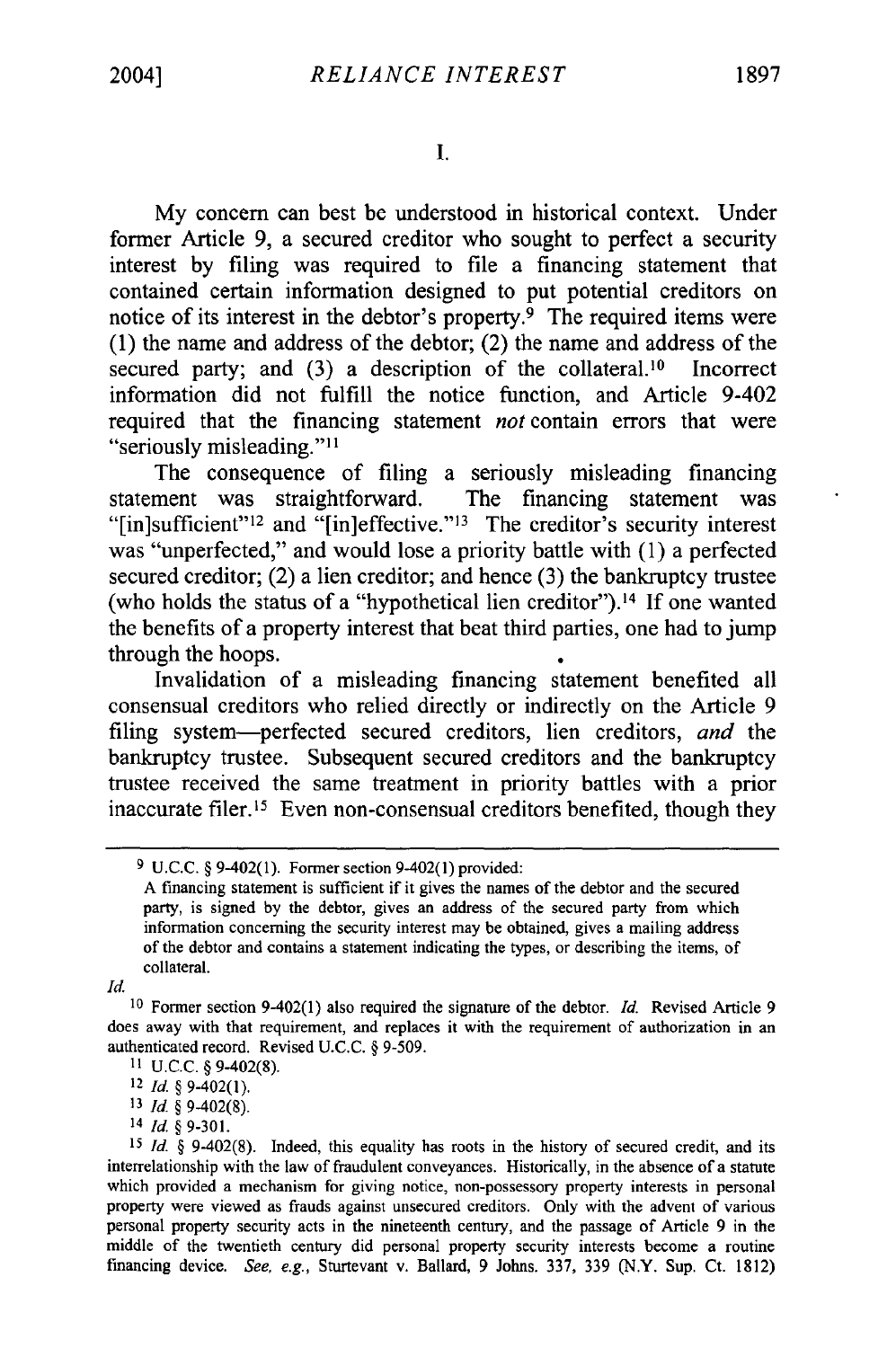did not rely on the filing system at all.

Revised Article **9** changed all that. Revised section **9-516(b)** includes an augmented list of information about organizational filers (type of organization, organizational jurisdiction, and organizational identification number) that must be included on a financing statement. <sup>16</sup> This additional information is useful to searchers, so long as it is correct. **If** information listed in section **9-516(b)** is missing the filing officer is supposed to reject the filing.'7 More information is good, and this is not the basis of my concern. According to Harris and Mooney, participants in the drafting process expressed concern that increasing the amount of required information would correspondingly increase the risk of filer error (and the resulting harsh consequences).<sup>18</sup> Accordingly a compromise was struck; the secured creditors agreed to place the burden of filer error on the unsecured creditors, but spared themselves.<sup>19</sup>

The mechanics of the compromise were twofold:

**0** First, a distinction was drawn between information that was *required for effectiveness* and information that was *required by the filing office.* The name of the debtor, the

Filing does not occur with respect to a record that a filing office refuses to accept because:

(5) in the case of an initial financing statement or an amendment that provides a name of a debtor which was not previously provided in the financing statement to which the amendment relates, the record does not:

(A) provide a mailing address for the debtor;

(B) indicate whether the debtor is an individual or an organization; or

(C) if the financing statement indicates that the debtor is an organization, provide:

(i) a *type of organization* for the debtor;

(ii) *a jurisdiction of organization* for the debtor; or

(iii) an *organizational identification number* for the debtor or indicate that the debtor has none....

Revised U.C.C. § 9-516(b) (2001) (emphasis added).

<sup>17</sup>*Id.* § 9-520(a) ("A filing office shall refuse to accept a record for filing for a reason set forth in Section 9-516(b) and may refuse to accept a record for filing only for a reason set forth in Section 9-516(b).").

18 Harris & Mooney, *supra* note 1.

<sup>19</sup> *Id.* I do not doubt the political assessment, that without a compromise, the legislation would have failed. I also agree that including additional information on the financing statement is more likely to be helpful than harmful. However, I am not bound by a compromise struck during the Uniform Law drafting process, and neither is Congress. Accordingly, if the additional information is good, why not give searchers a real remedy if the information provided is inaccurate? More importantly, I fail to see the justification for actually *reducing* the amount of "important information" by eliminating "address of the debtor" from the information required for effectiveness under section 9-502.

<sup>(</sup>discussing the statute of 13 Elizabeth, the English statute governing fraudulent conveyances, and its re-enactment in New York); Twyne's Case, 76 Eng. Rep. 809 (K.B. 1601); *see also* GRANT GILMORE, SECURIY INTERESTS IN PERSONAL PROPERTY 129-38 (1965).

<sup>16</sup> Revised section 9-516(b) (Refusal to accept record; filing does not occur) provides, in pertinent part: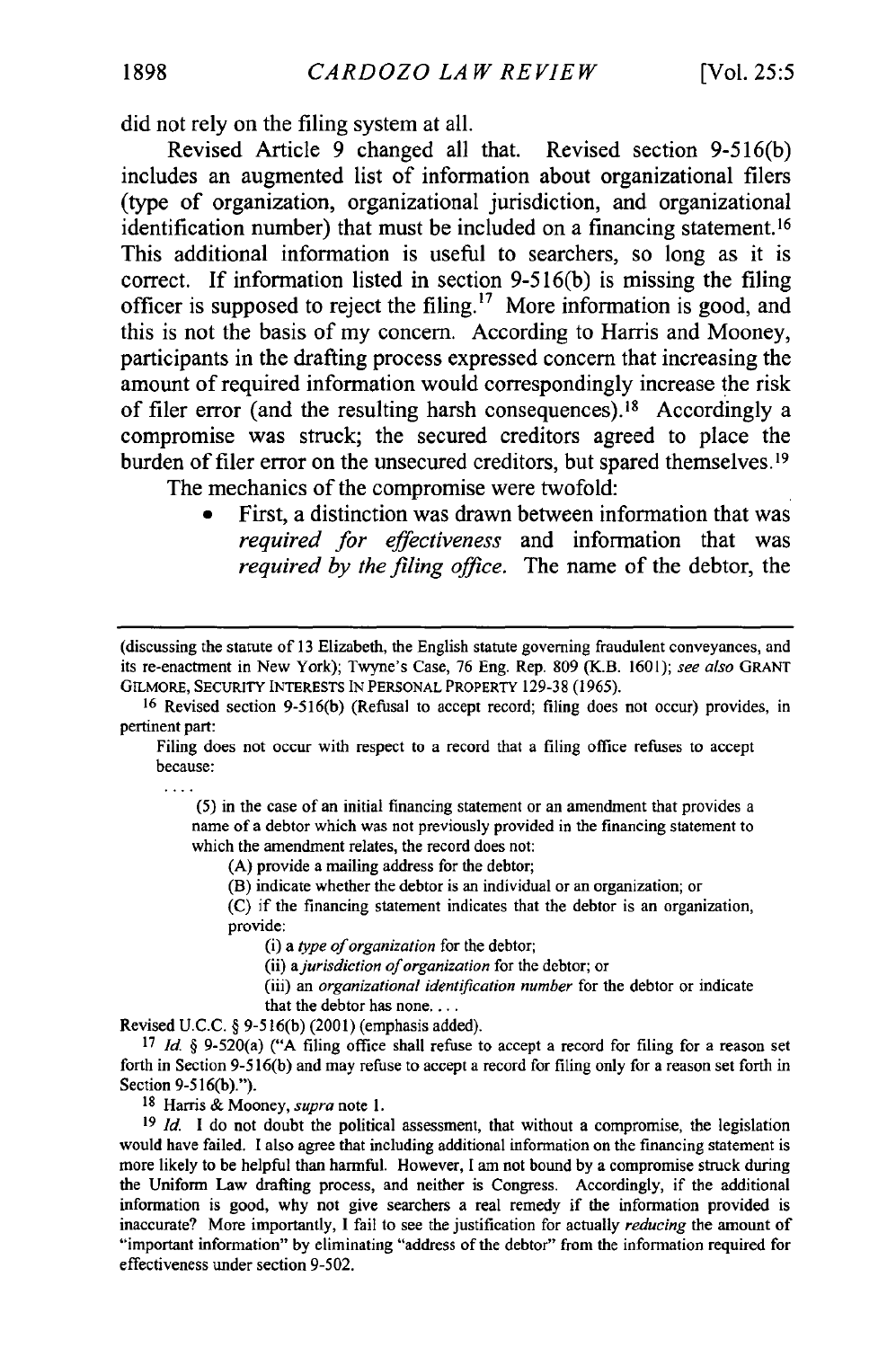name of the secured party, and a description of the collateral were required for effectiveness, while the addresses of the secured party and debtor, along with the new organizational information were relegated to the second, less important, category.<sup>20</sup>

Second, with regard to the consequences of erroneous information in the "less important" category, a distinction was drawn between *secured creditors* and *purchasers for value* on the one hand, and *lien creditors* on the other.<sup>21</sup>

Under the compromise, a financing statement that contains seriously misleading information of the less important (section 9-516(b)) type is still sufficient to trump the interests of a lien creditor *but not* that of a secured creditor.

It is this second change that is troubling. This change undoes the historic parity between secured creditors and lien creditors that existed under old Article 9. Lack of parity, is not, however, the only concern. This change has consequences that matter. Imagine that a corporate group consisted of three corporations, "Jones Corporation" ("JC") the parent, "Jones Corporation, Inc.," ("JCI") a subsidiary, and "Jones, Inc.," ("JI") a separate operating subsidiary. Jones Corporation is a Delaware Corporation, but the other two entities are New York Corporations. The tax ID numbers for the three companies are 1, 2, and 3 respectively. Big Bank takes a security interest in the assets of all three companies, filing financing statements against JC in Delaware, and JI in New York. By mistake, or on purpose, Big Bank files an erroneous financing statement in New York, which lists JCI's correct name, but contains incorrect section 9-516(b) information. The jurisdiction of incorporation is listed as Delaware, the address line lists the address of JC's chief executive offices in Wilmington, and the Tax ID number is listed as 1, instead of 2.

21 Revised U.C.C. section 9-338 provides:

<sup>&</sup>lt;sup>20</sup> For effectiveness, a financing statement need only list the name of the debtor, the name of the secured party, and a description of the collateral. Revised U.C.C. § 9-502. By contrast, the filing officer may reject a filing *if any* of the items listed in section 9-516(b) are missing.

If a security interest or agricultural lien is perfected by a filed financing statement providing information described in section 9-516(b)(5) which is incorrect at the time the financing statement is filed:

<sup>1)</sup> the security interest or agricultural lien is subordinate to a conflicting perfected security interest in the collateral to the extent that the holder of the conflicting security interest gives value in reasonable reliance upon the incorrect information; and

<sup>2)</sup> a purchaser, other than a secured party, of the collateral takes free of the security interest or agricultural lien to the extent that, in reasonable reliance upon the incorrect information, the purchaser gives value and, in the case of chattel paper, documents, goods, instruments, or a security certificate, receives delivery of the collateral.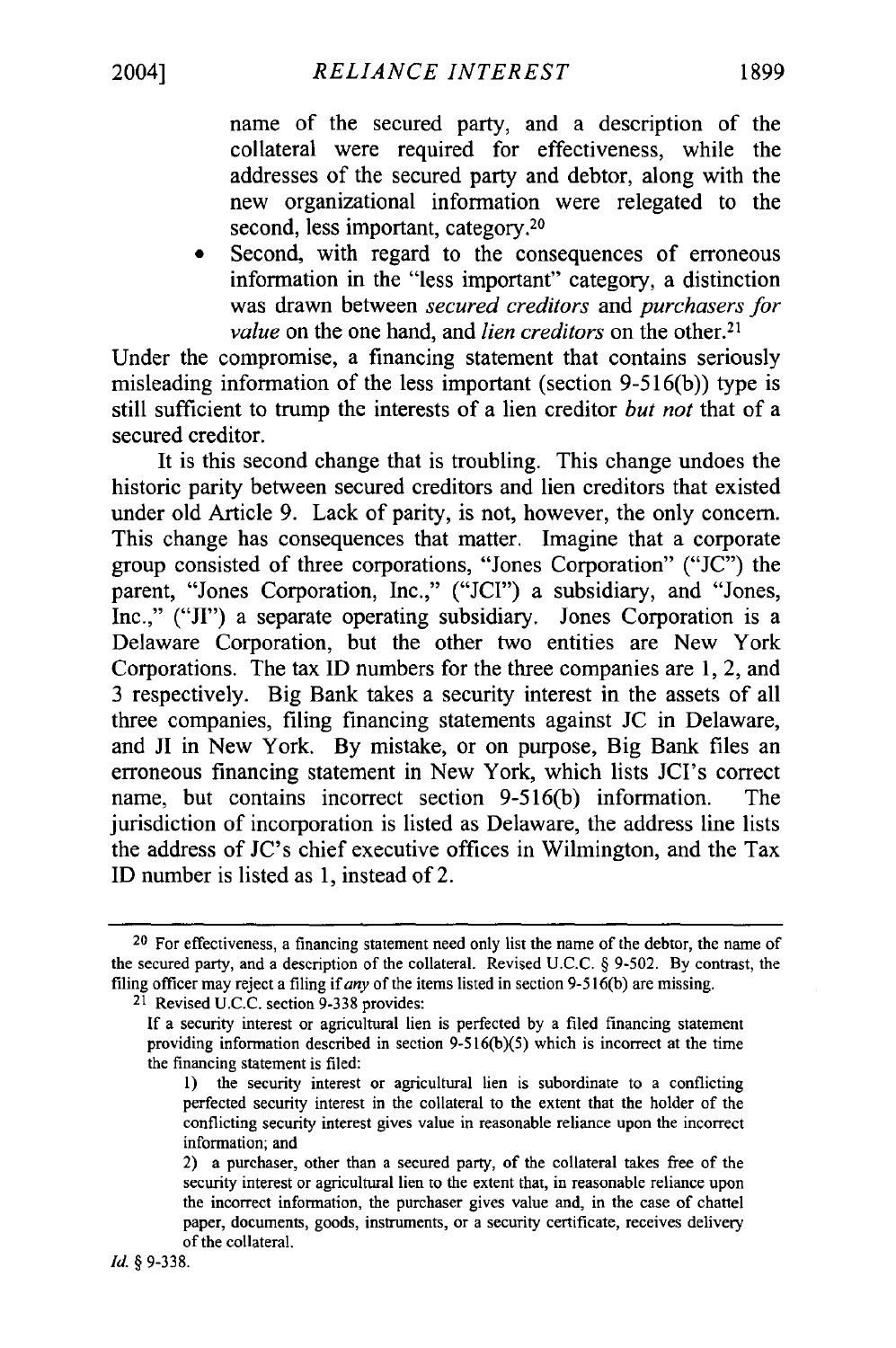Now imagine Second Bank looks at the record, concludes  $(resonably)<sup>22</sup>$  that the erroneous financing statement covered **JC** (the Delaware Corporation), not **JCI** (the New York Corporation), and as a result makes an unsecured loan to **JCI.** Because of section **9-338,** Second Bank would still lose in a priority battle with Big Bank, even though it was Big Bank which filed the incorrect information. Indeed, even if **JCI** defaulted, and Second Bank obtained a judgment lien, its lien would still be subordinate to that of Big Bank. **By** contrast, if a different lender, Finance Company, relied-in exactly the same wayon the erroneous information in the record, but loaned on a secured basis, its security interest would take priority over Big Bank's judgment lien. In sum, because of section 9-516(b)'s distinction between important and unimportant information, the unsecured judgment lien creditor would lose to the erroneous filer, while a secured creditor who went through the same investigation would win.<sup>23</sup>

In short, unsecured creditors are not entitled to rely on erroneous section **9-516(b)** information placed in the filing system **by** secured creditors (whether inadvertently or with intent to deceive). Secured creditors, **by** contrast, have recourse. To put it another way, at least in this regard, Revised Article **9** does not protect unsecured creditors who reasonably rely on incorrect information in the Article **9** filing system; it protects only "secured" creditors.

This discrimination seems unfair, but even more troubling is Harris and Mooney's explanation for why the change is appropriate. Harris and Mooney state simply: "The bankruptcy trustee neither looks at the financing statement, nor gives value, nor relies (let alone reasonably relies)" on the information contained in the filing system.<sup>24</sup> This assertion is incorrect, and the error matters.

<sup>22</sup> Harris and Mooney state that such reliance would not be reasonable because a financing statement filed under the name of the proposed debtor, even with an incorrect address, organization of jurisdiction, and organizational identification number, would be sufficient to put the prospective lender on "inquiry notice." Harris **&** Mooney, supra note **1.** Even assuming that they are right, it would not be difficult to fix this problem. For example, what if the name of the debtor were incorrect as well, listing the debtor as Jones Corporation? There would then be a New York financing statement containing the name, address, and organization of jurisdiction and **tax** identification number of a real Delaware corporation. Perversely (though this is a topic for another day), that financing statement would still **be** sufficient to perfect a security interest in JCI's assets so long as the search logic of the New York Secretary of State's Office would reveal the incorrect financing statement when the Bank searched under the debtor's correct name **(JCI).** Revised **U.C.C. §** 9-506(c). **Harris** and Mooney might argue in response that this means it is unreasonable to lend. This, proves too much, however, unless they are willing to admit that Revised Article **9** has, in one fell swoop, destroyed the ability of people named "Smith" or "Jones"-or in New York, "Schwartz"-to obtain secured credit.

**<sup>23</sup>**Indeed, this creates the possibility, perhaps only theoretical, of a circular priority problem. **If** the Second Bank became a lien creditor, and then a later secured creditor **("SP2")** loaned, the priority would **be** as follows: Big Bank would beat Second Bank. **SP2** would beat Big Bank; but Second Bank would beat **SP2.**

<sup>24</sup> Harris **&** Mooney, *supra* note **1.**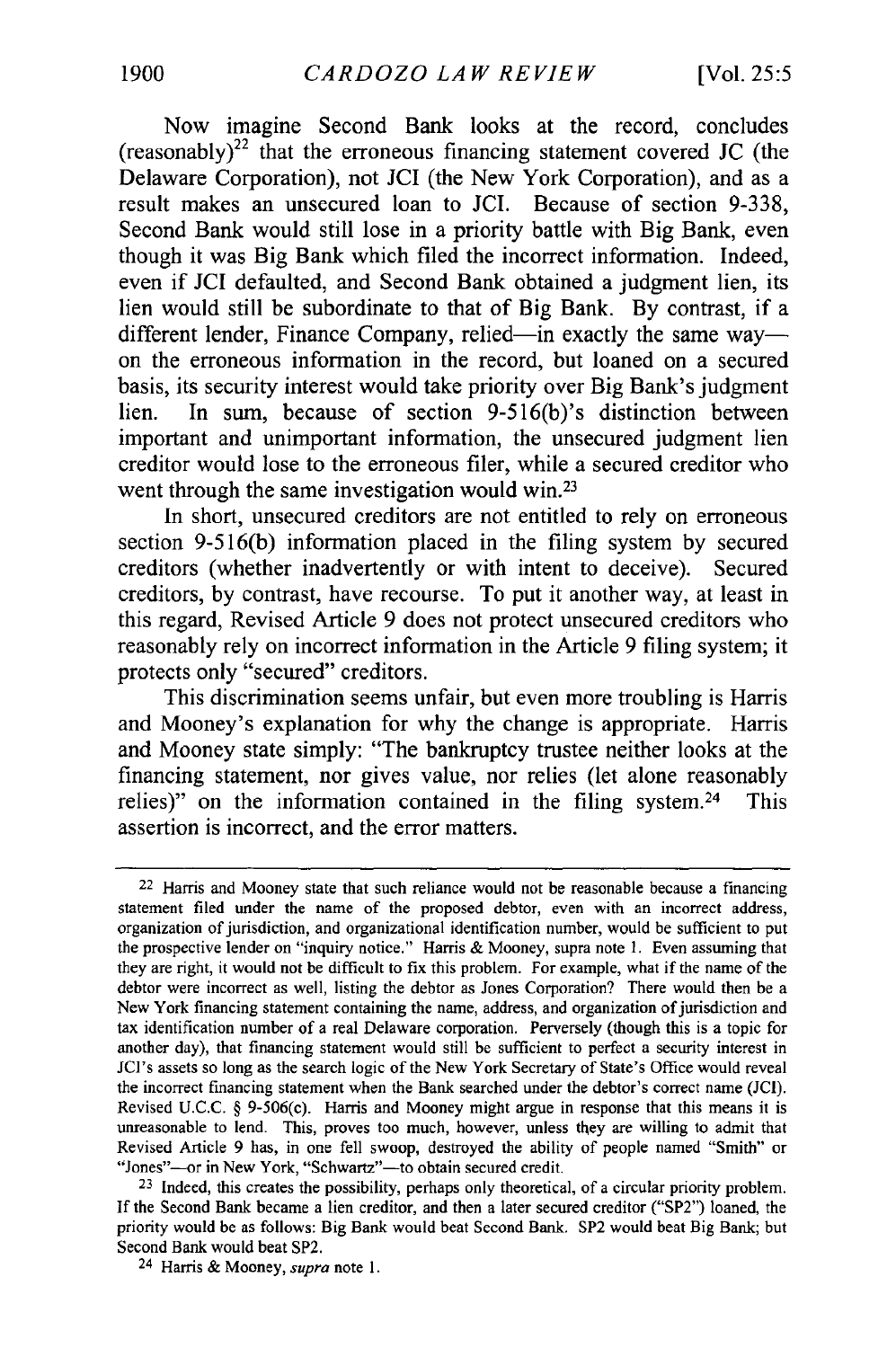II.

Harris and Mooney take the view that the TIB never looks at the Article 9 filing system, so there is no reason to give the trustee priority over an Article 9 creditor who files an erroneous financing statement.<sup>25</sup> This statement fundamentally misconstrues both the role of the bankruptcy trustee, and the role of the filing system in the secured credit system. This misunderstanding caused the drafters to undercut both the utility of the filing system, and to alter the existing balance between secured and unsecured creditors.

On one level Harris and Mooney are indisputably correct when they state that a TIB does not rely on the filing system before extending credit. This is true by definition, but this is not only a tautology, it is also irrelevant. The TIB is not appointed, and the legal status of the TIB does not arise until the debtor files a bankruptcy petition. The TIB never extends credit him or herself, but the TIB succeeds to the position, and acts on behalf of the creditors who extended credit before the petition was filed. The Bankruptcy Code recognizes this expressly, in section 544, when it states that the TIB's status as a hypothetical lien creditor operates "without regard to any knowledge of the TIB or of any creditor."<sup>26</sup> Even though the TIB never looks at the filing system prepetition, he or she stands in the shoes of people who either did look, could have looked, or relied on others who looked at the files.

Thus, Harris and Mooney cannot be relying on the TIB's lack of knowledge, they appear instead to be saying something even more radical—that unsecured creditors as a class never look at the filing system. While it is certainly true that many unsecured creditors do not check the filing system, it is not true that *no* unsecured creditors do so, and even those who do not look often rely on it. To understand this point, imagine a department store chain. Such a company will have a wide variety of creditors, but for these purposes they can be divided into three groups: bank lenders, trade creditors, and employees. Each has a different relation to the filing system:

> **0** A bank lender who loans to a business is likely to check the filing system, and determine whether there are any secured lenders. They are likely to include negative covenants in their loan documents, which prohibit secured debts and make it a default if the debtor's property is liened. Such an unsecured creditor certainly relies on the filing system, and if it has not become a lien creditor prior to bankruptcy,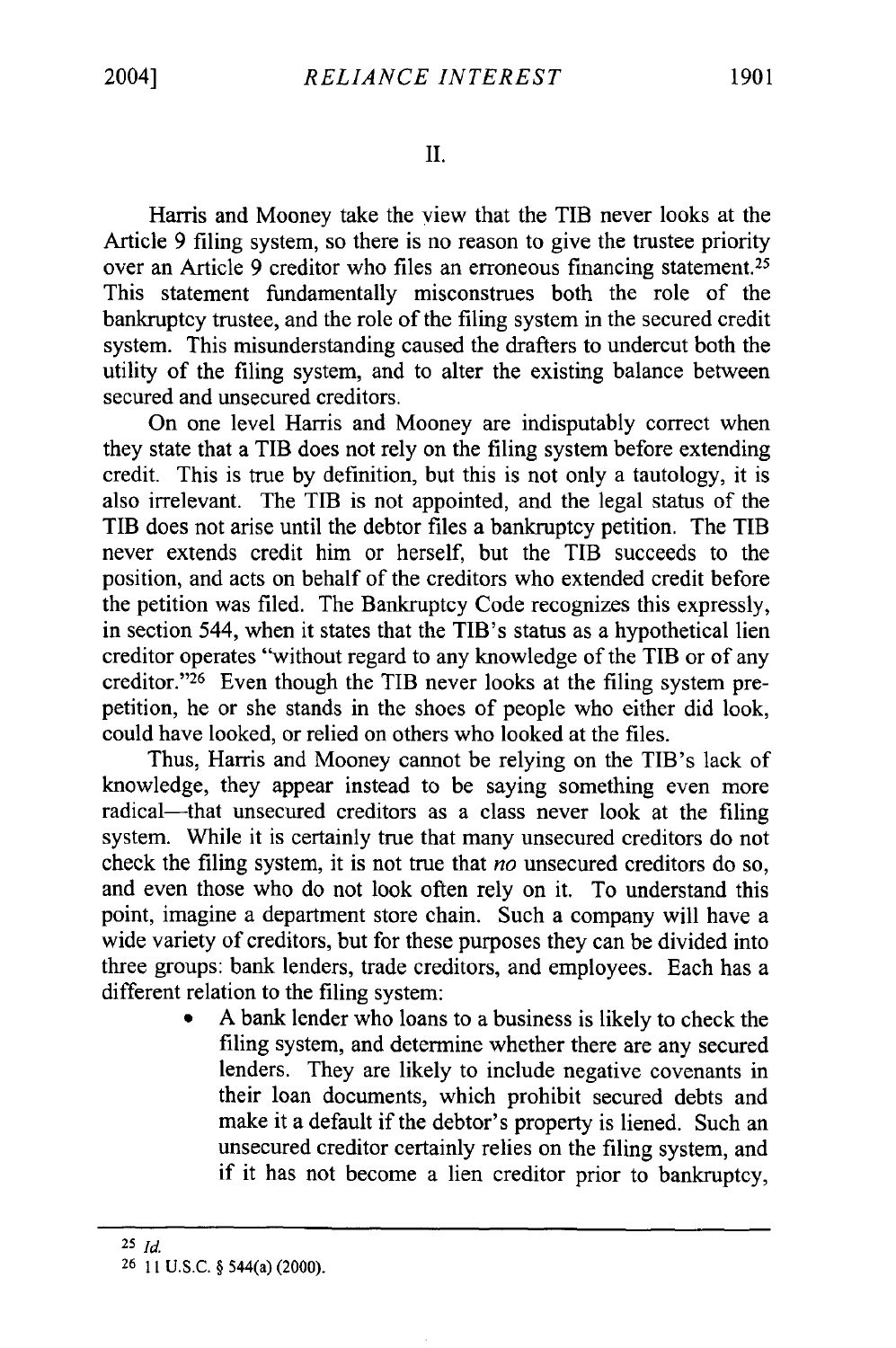relies on the TIB's hypothetical lien creditor status for any recovery in bankruptcy.

- Trade creditors, such as inventory suppliers, do not generally search the UCC records, but it is not unusual for the credit manager to check a company's Dun and Bradstreet report before initiating a credit relationship, and periodically thereafter. A Dun and Bradstreet report summarizes the financial position of the debtor, listing both secured and unsecured debt. This too relies on the filing system (through Dun and Bradstreet), and on the trustee.
- While many trade creditors do not even conduct this level of investigation, they often look at what other suppliers are doing, and in this regard they free-ride on the investigation conducted by bank lenders, and diligent suppliers.
- \* Finally, while rank and file employees certainly do not search the filing system, this hardly seems a reason to subordinate them to the secured creditor. To the extent that they rely on the discipline of credit markets to ensure that their employer remains creditworthy, they too rely indirectly on the filing system, and on other creditors to monitor the debtor.<sup>27</sup>

Therefore, section 9-338 disables even those unsecured creditors who *do* look at the filing system and are fooled. By contrast, a similarly situated secured creditor would take priority because of the erroneous information. The policy issue is not punishment, but fairness. secured creditor controls the information that they place in the public record. Imagine that a lender places information in the record that is so erroneous that it misleads two reasonable creditors, one of whom takes a security interest, and the other of whom does not. There is no reason to treat these two creditors differently. If the state of the record is suoh that another creditor could come along and lend in reliance upon it, and then be primed by the pre-existing creditor—the section 9-338 state of affairs-we have done violence to the assumption that unsecured creditors can protect themselves by looking at information that is publicly available.

Indeed, this is the heart of the matter. Not only is section 9-338 unfair, it is inefficient. By privileging secured creditors over unsecured creditors without notice, Revised Article 9 allows secured creditors yet another opportunity to externalize risk, at the expense of unsecured creditors, and works a complete reversal of the historical role of the

<sup>27</sup> Another section of the Durbin-Delahunt Bill, **S.** 2798, H.R. 5221, 107th Cong. § 203 (2002), would have addressed this problem more directly by giving certain employee claims priority over secured claims.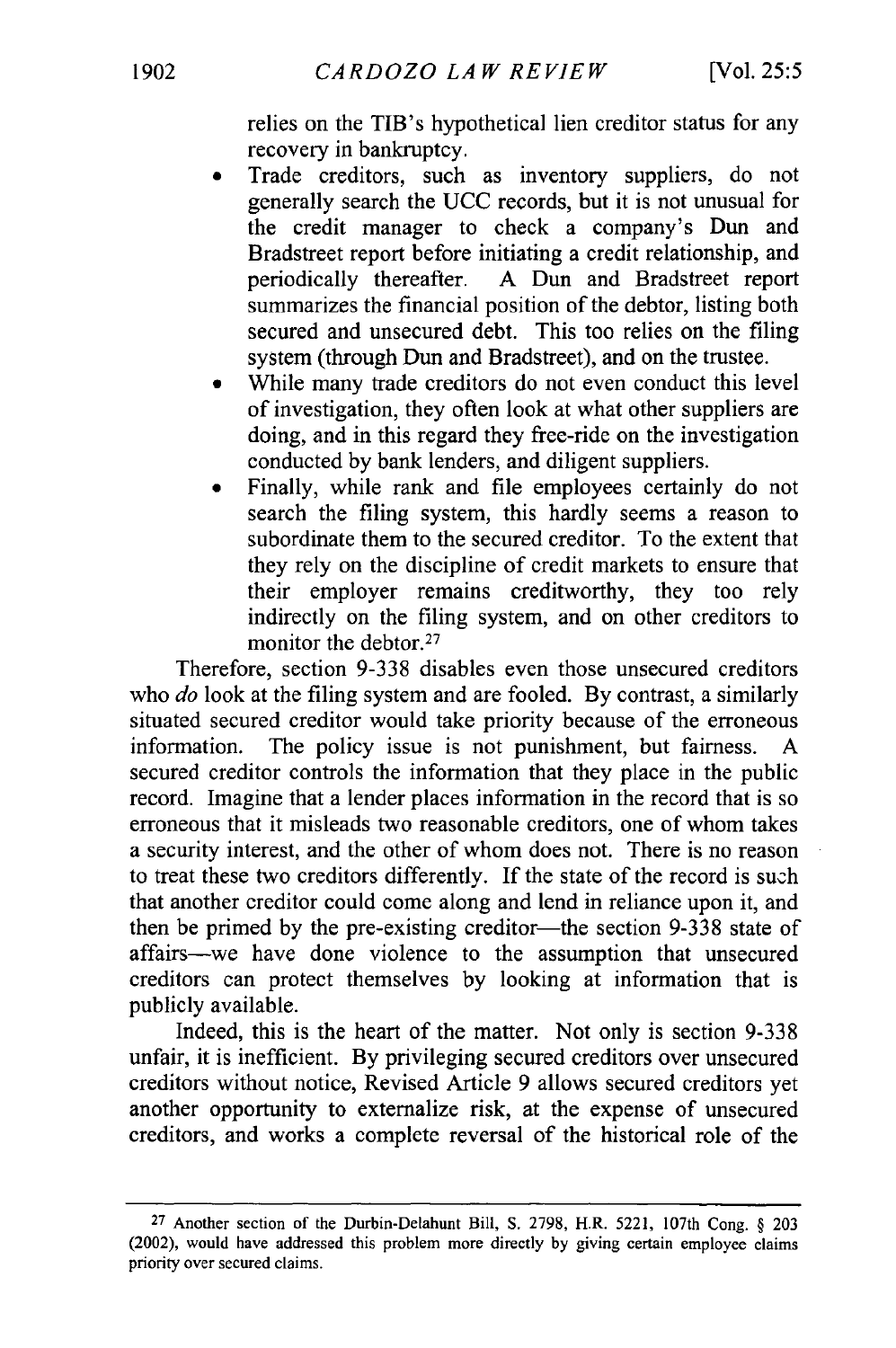filing system. 28 Harris and Mooney seem to forget that unsecured credit was once the norm, and debt secured by personal property was an illegitimate cousin of dubious reputation. Notice is the *sine qua non* for recognizing a non-possessory security interest in personal property. Historically, that notice has always been for the benefit of both unsecured creditors who might seek to levy, and potential consensual lien claimants.

Long ago, secured credit was viewed as criminal. In *Twyne's Case,29* the court of the Star Chamber convicted Twyne for opposing a sheriffs efforts to seize a debtor's property. Twyne took the position that he had purchased the property from the Debtor. Lord Coke, for the Court, listed Twyne's failure to take possession of the property as one of a number of badges of fraud. Secret liens were fraudulent as to unsecured creditors and potential purchasers. The filing system unsecured creditors and potential purchasers. The filing system "solves" the secret lien problem, but only if the information is accurate. Inaccuracies burden both unsecured creditors and secured creditors; it is baffling why the drafters of section 9-338 saw it as fair, appropriate, or efficient to draw a distinction in favor of secured creditors who search the filing system, and against unsecured creditors who make the same search.

#### III.

While proposed section 103 of the Durbin-Delahunt Bill generated a commotion and formed the basis for Harris and Mooney's article, this should not obscure the inequity created by section 9-338. A simple solution to the problem created by section 9-338 would be to subject all errors on a financing statement to the "seriously misleading" standard. If a secured lender placed incorrect information in the filing system that could mislead a reasonable subsequent creditor, secured, or unsecured, the filer would lose to such a subsequent secured creditor, to a judgment lien obtained by a misled unsecured creditor, and to the bankruptcy trustee. This would change the compromise struck during the drafting process, it would reinstate the ability of unsecured creditors to rely on the financing system, and enhance the secured creditor's incentive to place accurate information in the filing system. Moreover, the commercial risk would not be great. It is difficult to imagine that a financing statement that lists the correct name of the debtor, as required

**<sup>28</sup>**Notice is inherent in the concept of perfecting a security interest, and the importance of notice to perfection of property interests long predates Article 9. Real property mortgage filing systems have a long provenance, and notice was also a function of pre-Code security devices, such as N.Y. PERS. PROP. LAW § 45 (1911) (codifying the Factor's Lien Act).

<sup>29 76</sup> Eng. Rep. 809 (K.B. 1601).